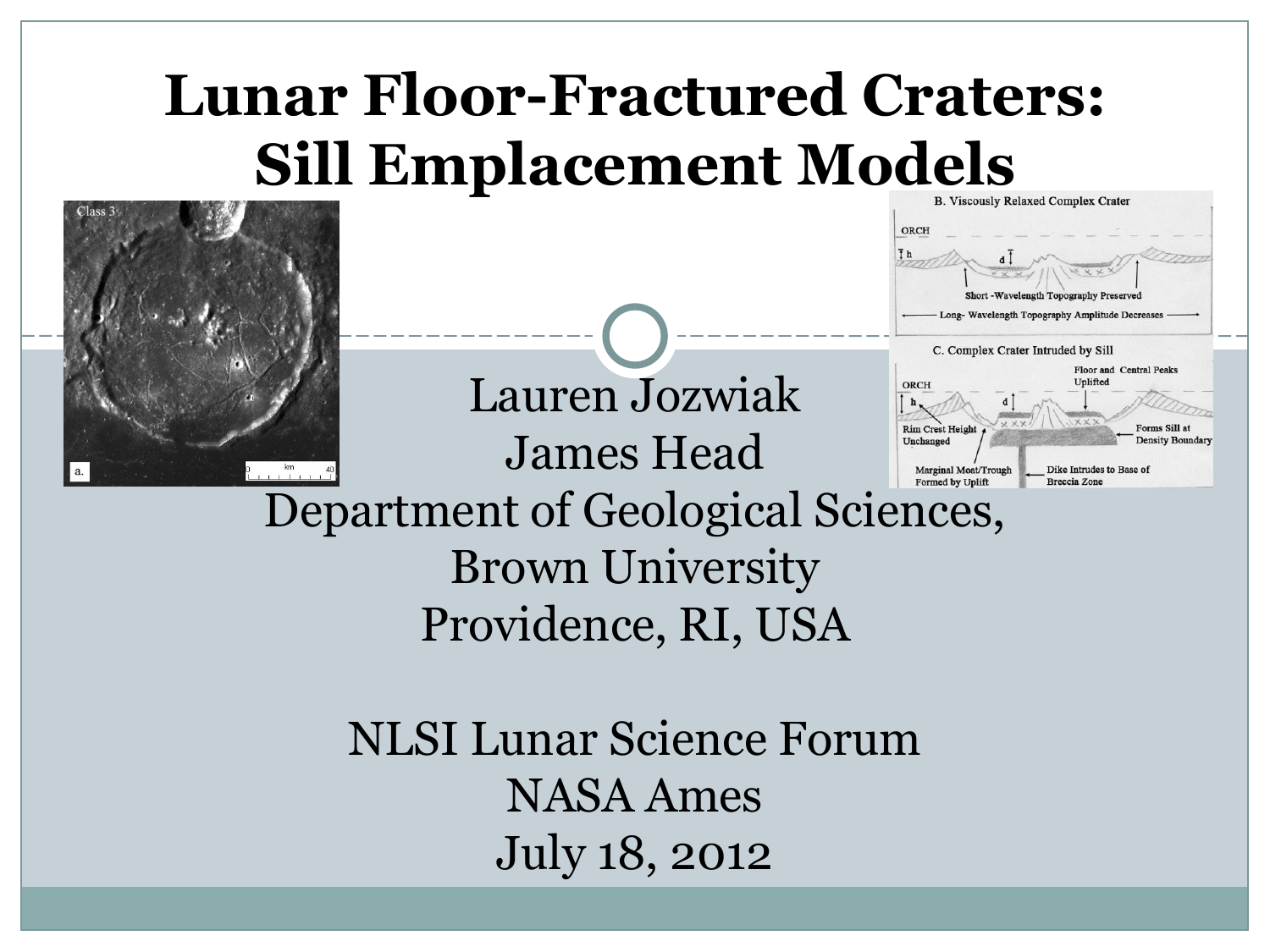

#### Modes of Emplacement



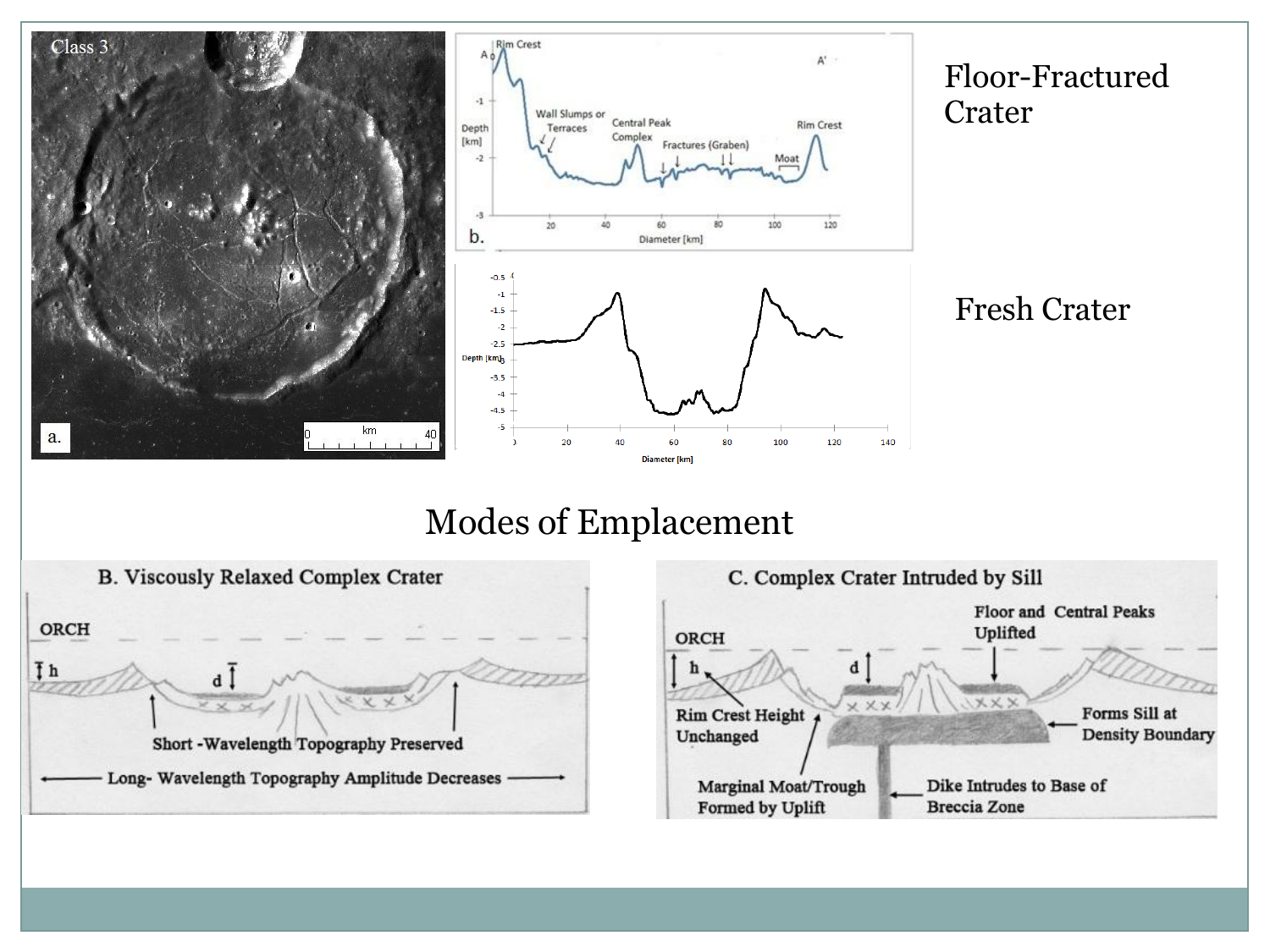#### **Floor-Fractured Craters (FFCs)**

- Anomalously shallow craters with fractured floors [Schultz, 1976].  $Class 3$
- Other Characteristics
	- Floor moats
	- Ridges
	- Mare patches
	- Dark halos
- Characteristics define the morphologic classes. Crater Gassendi, LROC-WAC



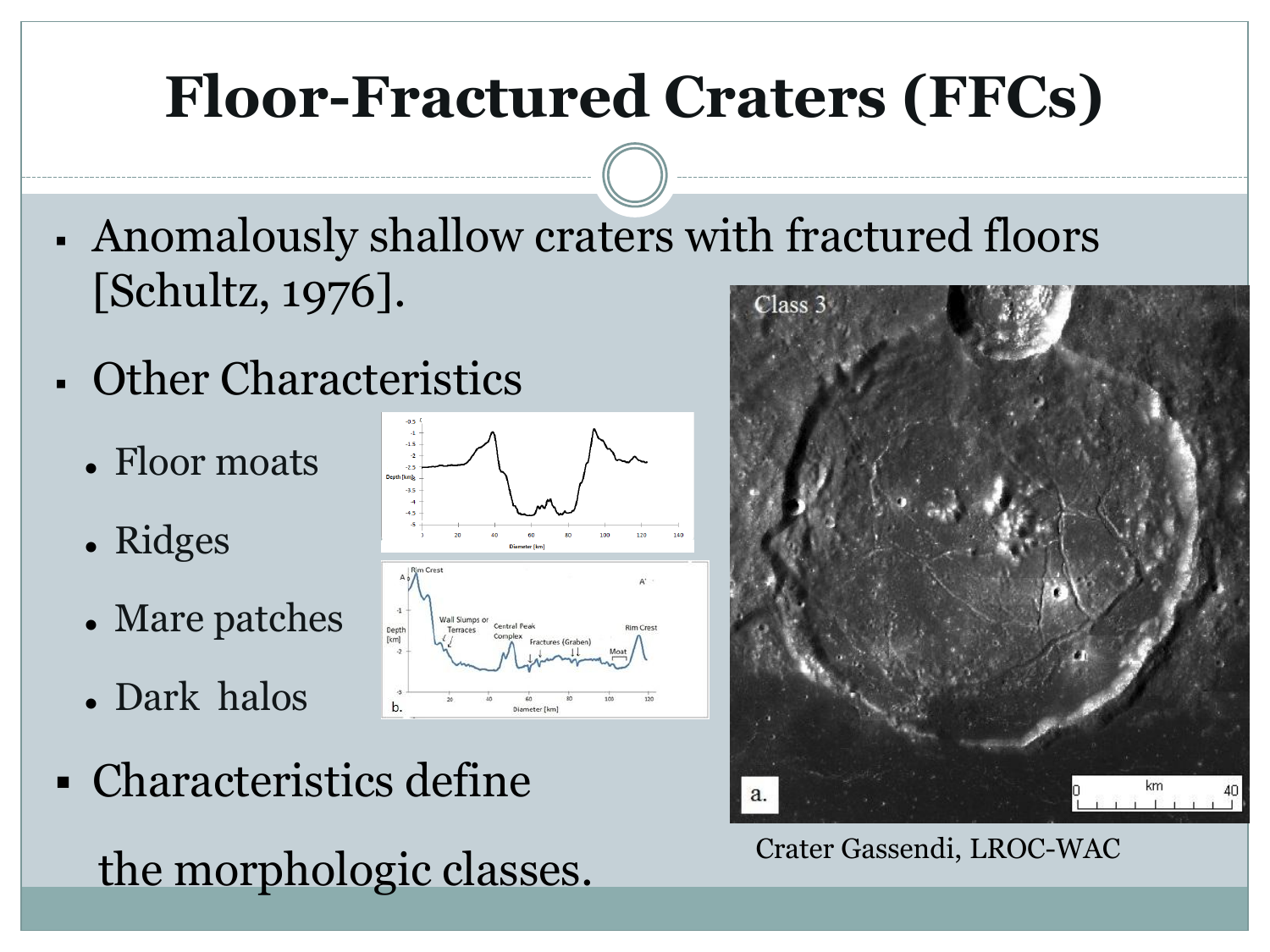#### **Examples of FFC Classes**





Crater Gassendi Class 3, Wide Moat Crater Gaudibert Class 4b, High Ridge V Profile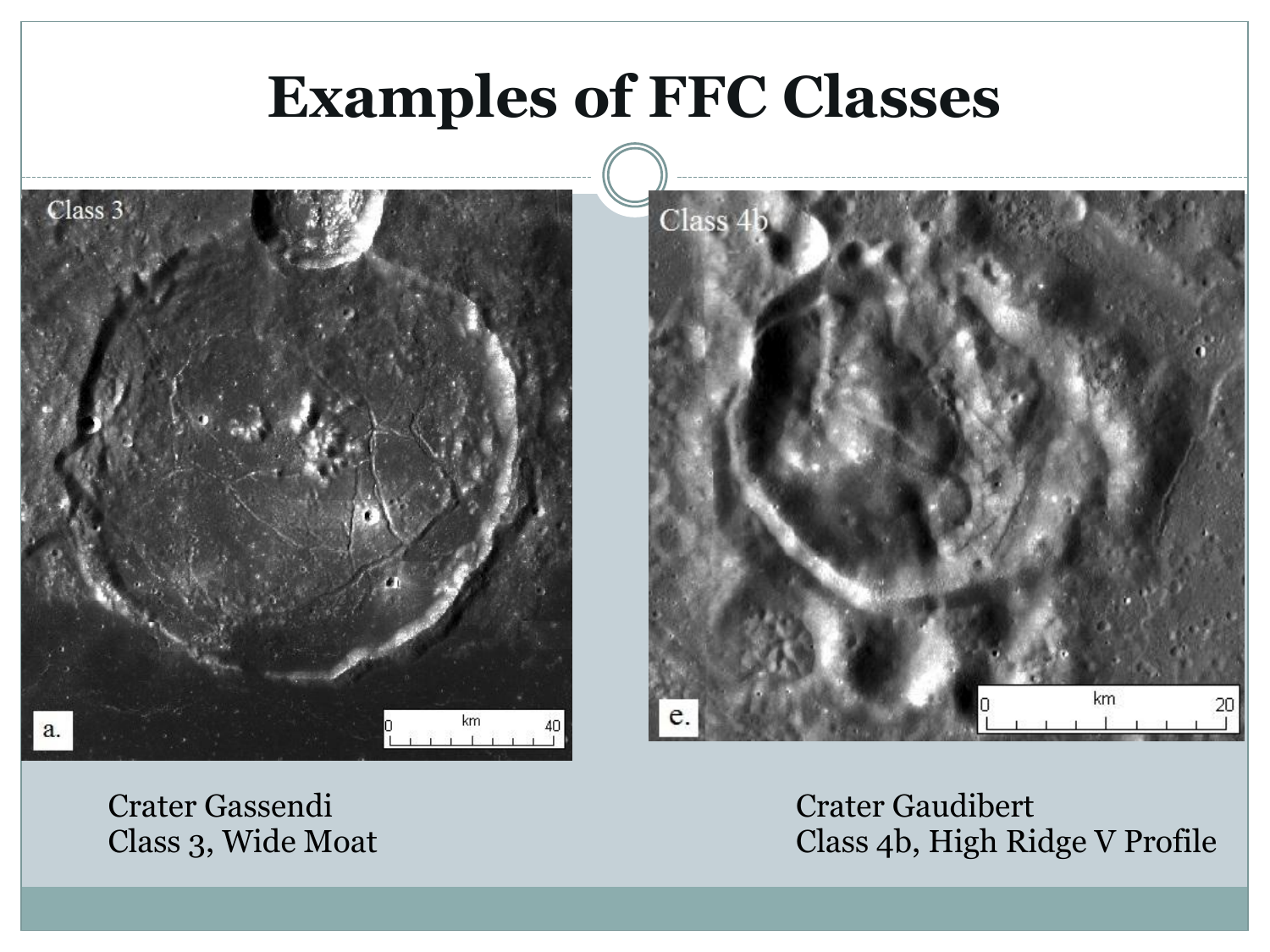#### **Examples of FFC Classes**



Crater Vitello Class 2, Concentric Central Uplift

Crater Humboldt Class 1, Mare Patches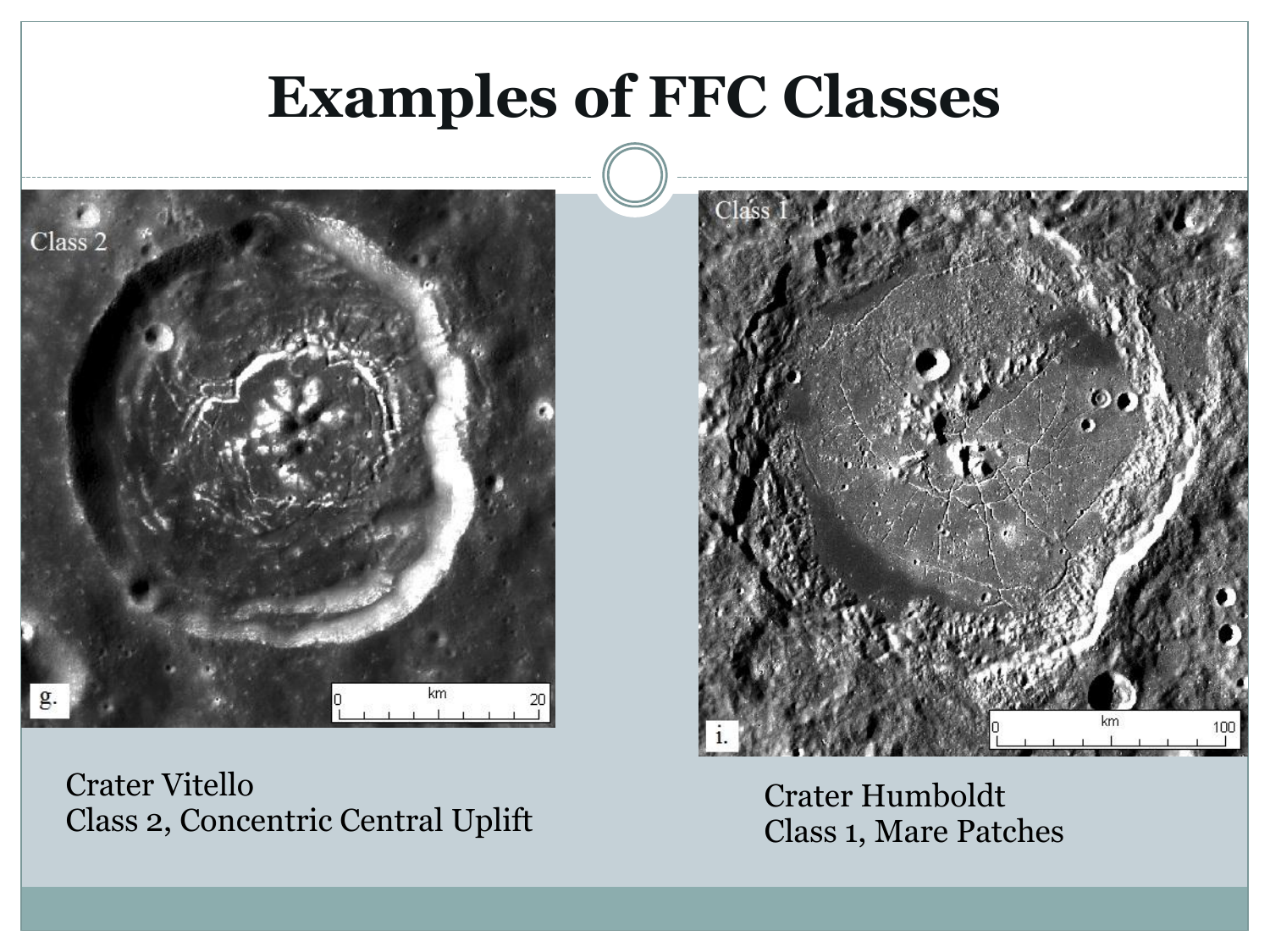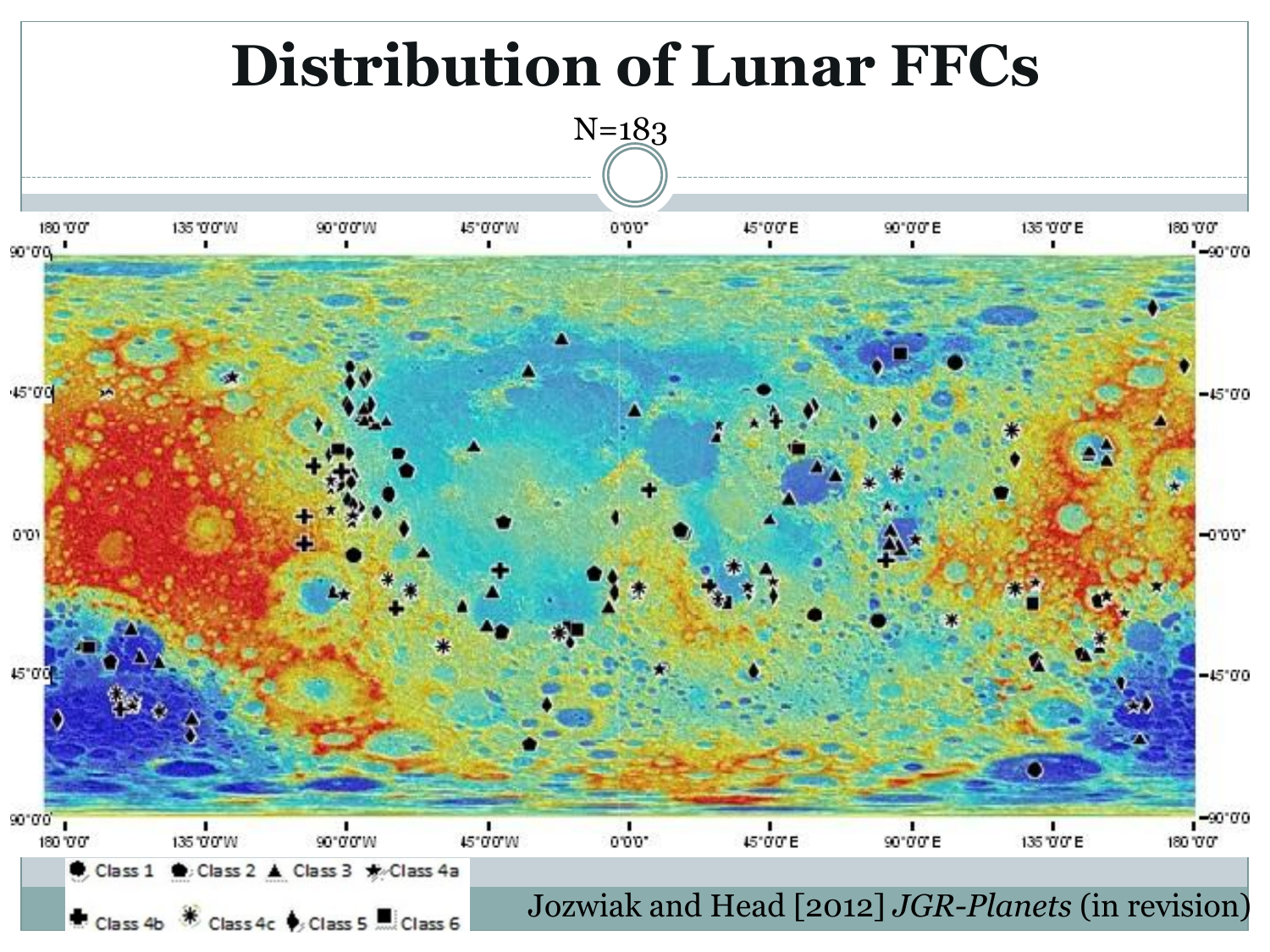### **Distribution**

#### Using LOLA and LROC data,

classified all FFCs and plotted

the areal distribution.

[Jozwiak and Head, 2012, In Revision]



Observed relationship between FFC class and its areal distribution.

- Craters close to basin edges typically have flatter floors, more uplift, and more fractures.
- Craters farther in the highlands have more convex up floors, less overall uplift.
- Could be due to 1) thermal effects close to impact basins

2) intrusion effects close to maria and source of magma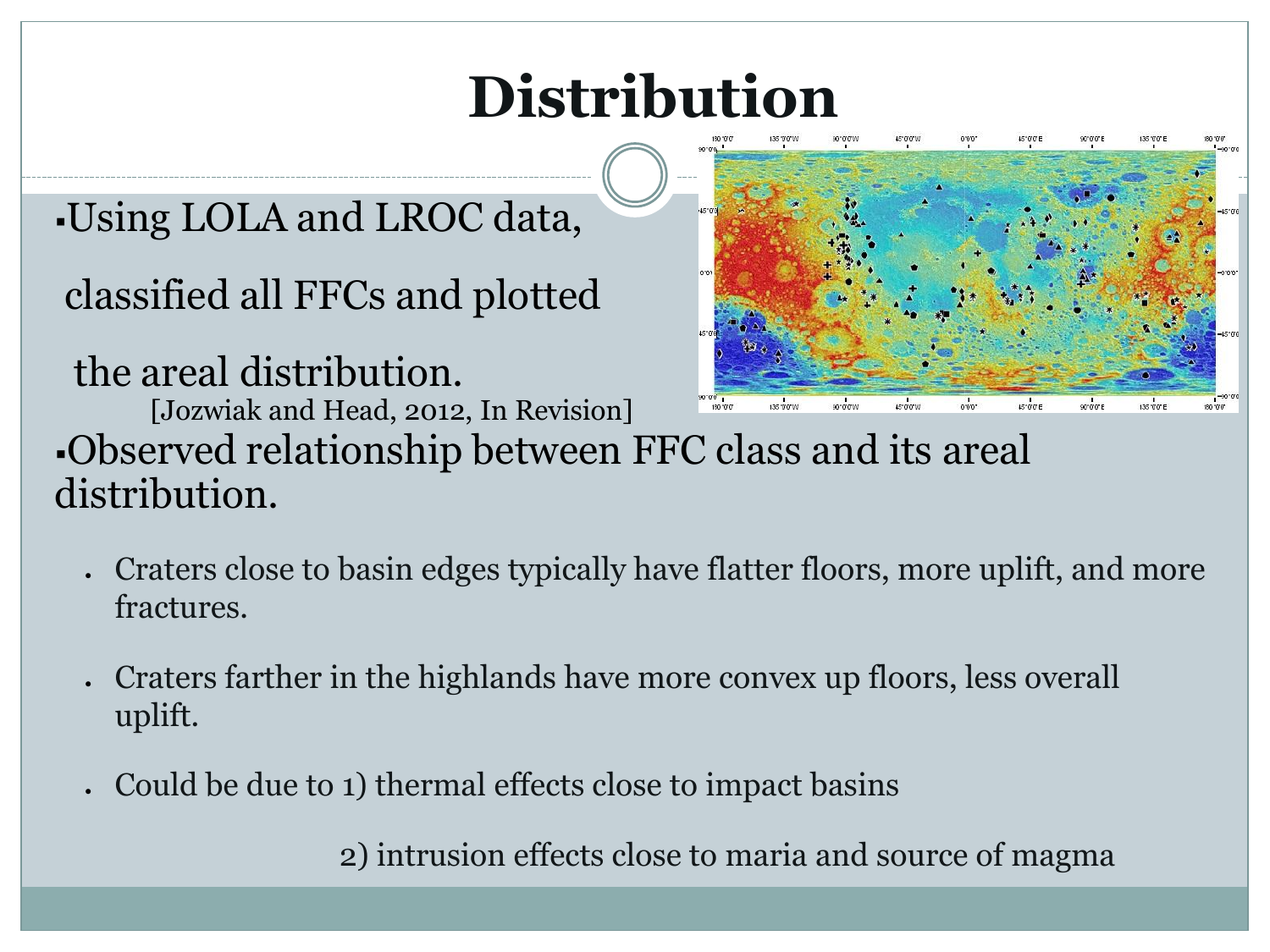#### **Testing Proposed Formation Mechanisms**



- Two proposed formation mechanisms.
- LOLA and LROC have allowed thorough investigation.
- Magmatic Intrusion most probable formation mechanism, supported by:
	- •Significant decrease in floor depth
	- •Unchanged Rim Crest Height
	- •Lack of crater symmetry
	- •Moat features
	- •Location far from basin edges
	- •Significant population of small craters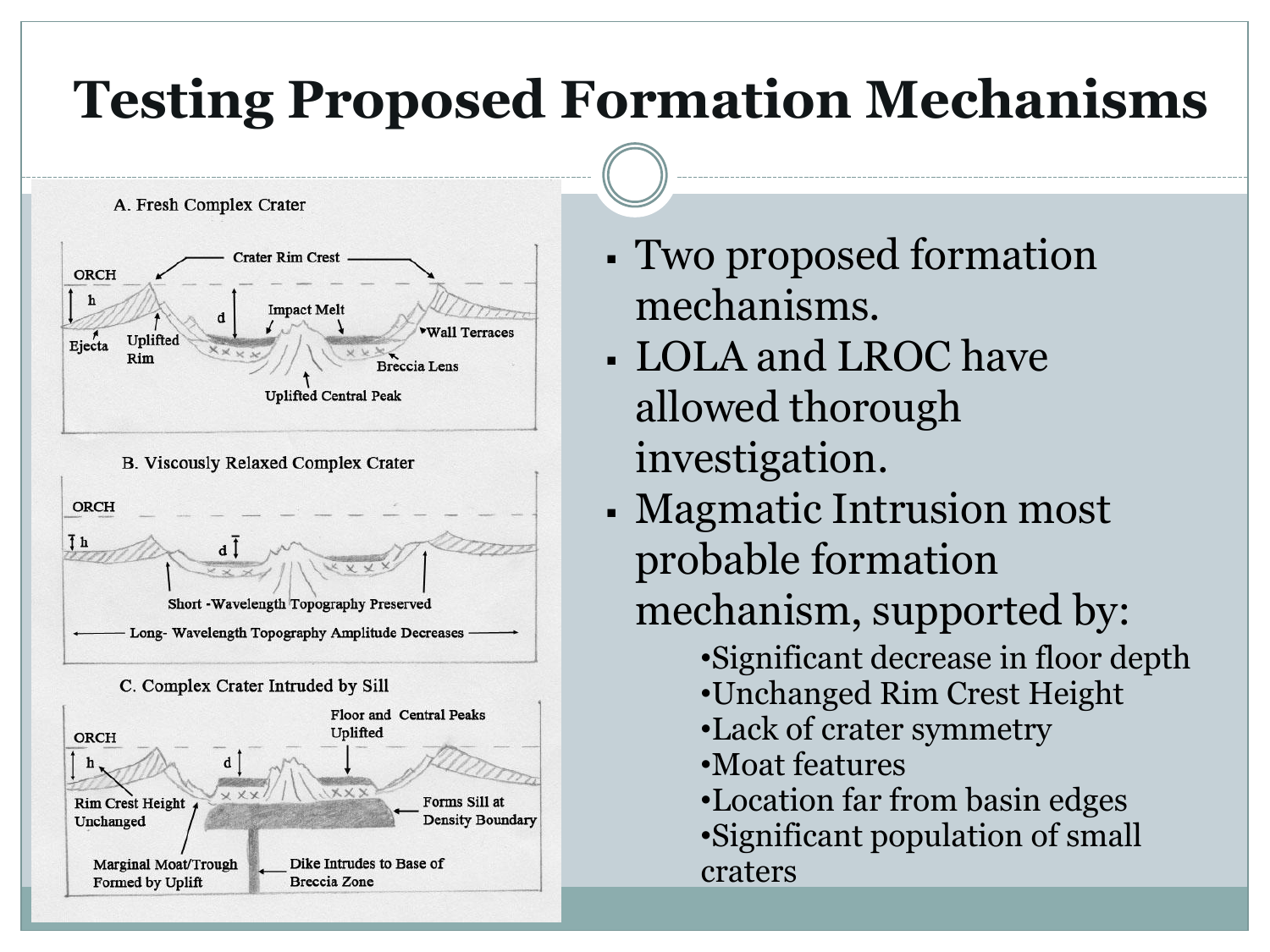#### **Testing the Mechanics of Magmatic Intrusion**

1)Dike propagates from the mantle,

driven by a certain pressure.



- 2) Dike stalls at a density barrier caused by the brecciated lens beneath the crater.
- 3) Dike propagates laterally, forming a sill beneath the brecciated lens.
- 4a) Sill inflates, forming a laccolith, and bowing the overlying crater floor.
- 4b) If the yield stress is exceeded at the edges of the laccolith, faulting occurs and uplifts the entire crater floor.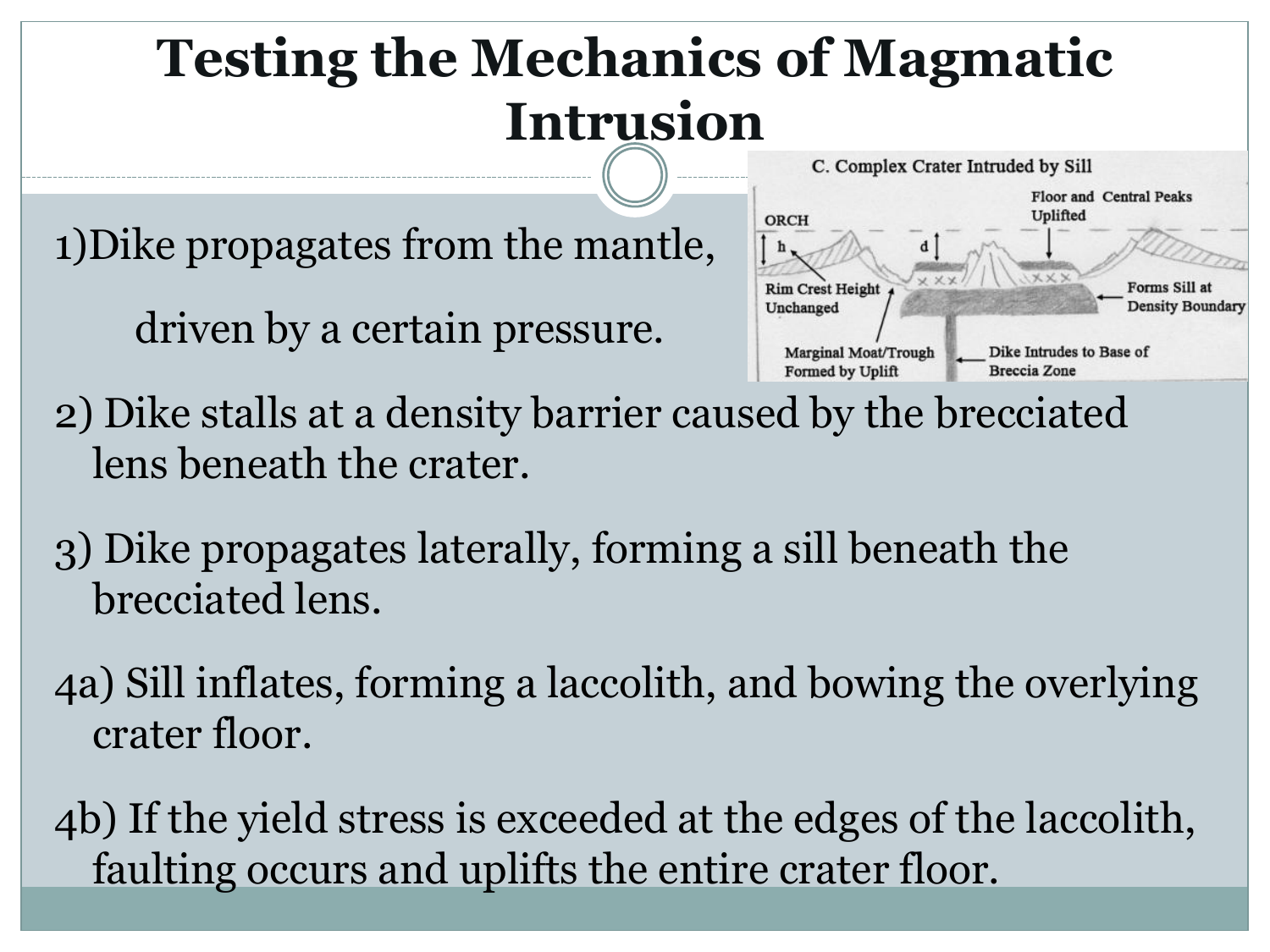

Dike propagates from the mantle with a driving pressure equal to the total magma pressure minus the lithospheric pressure.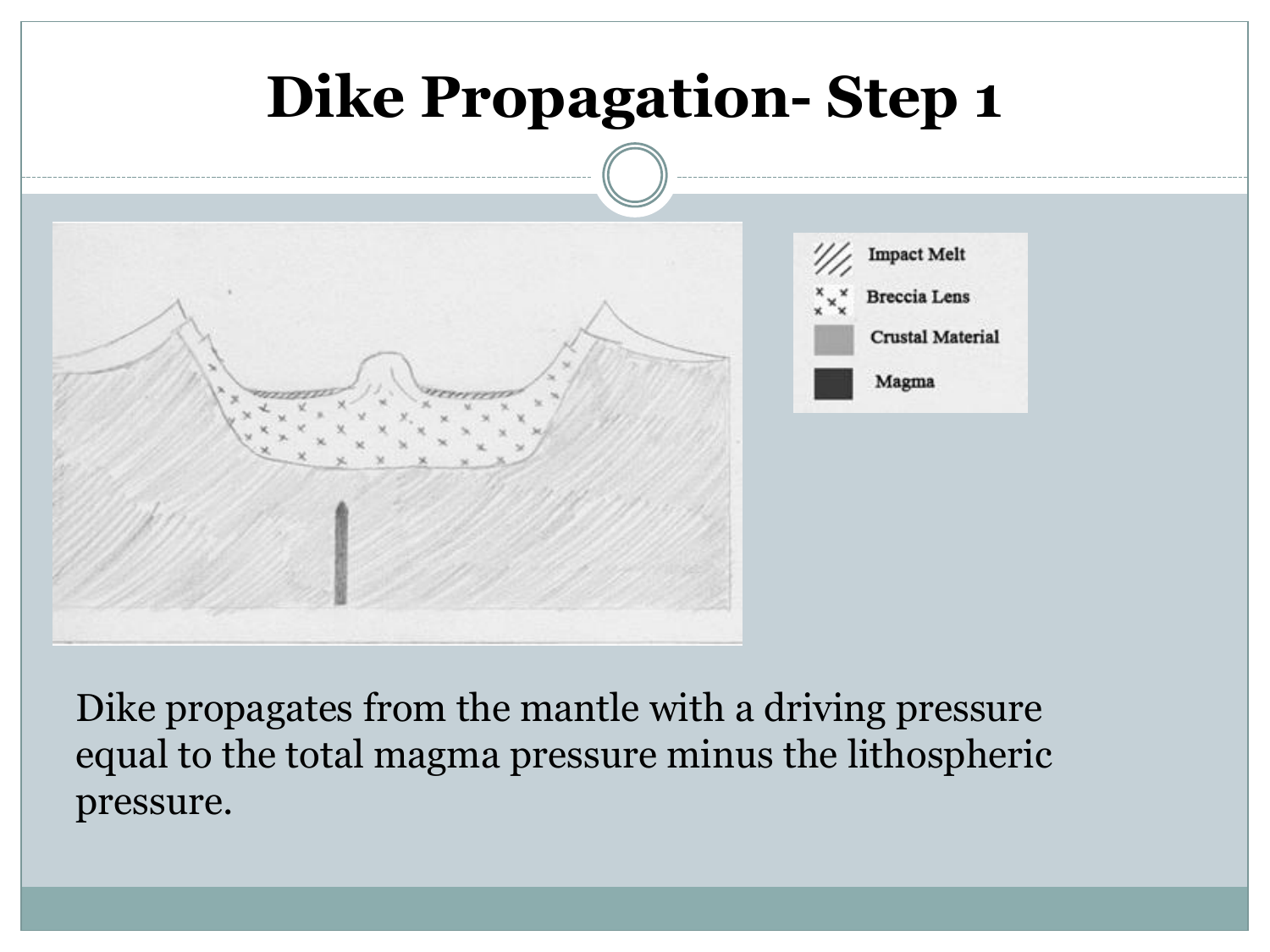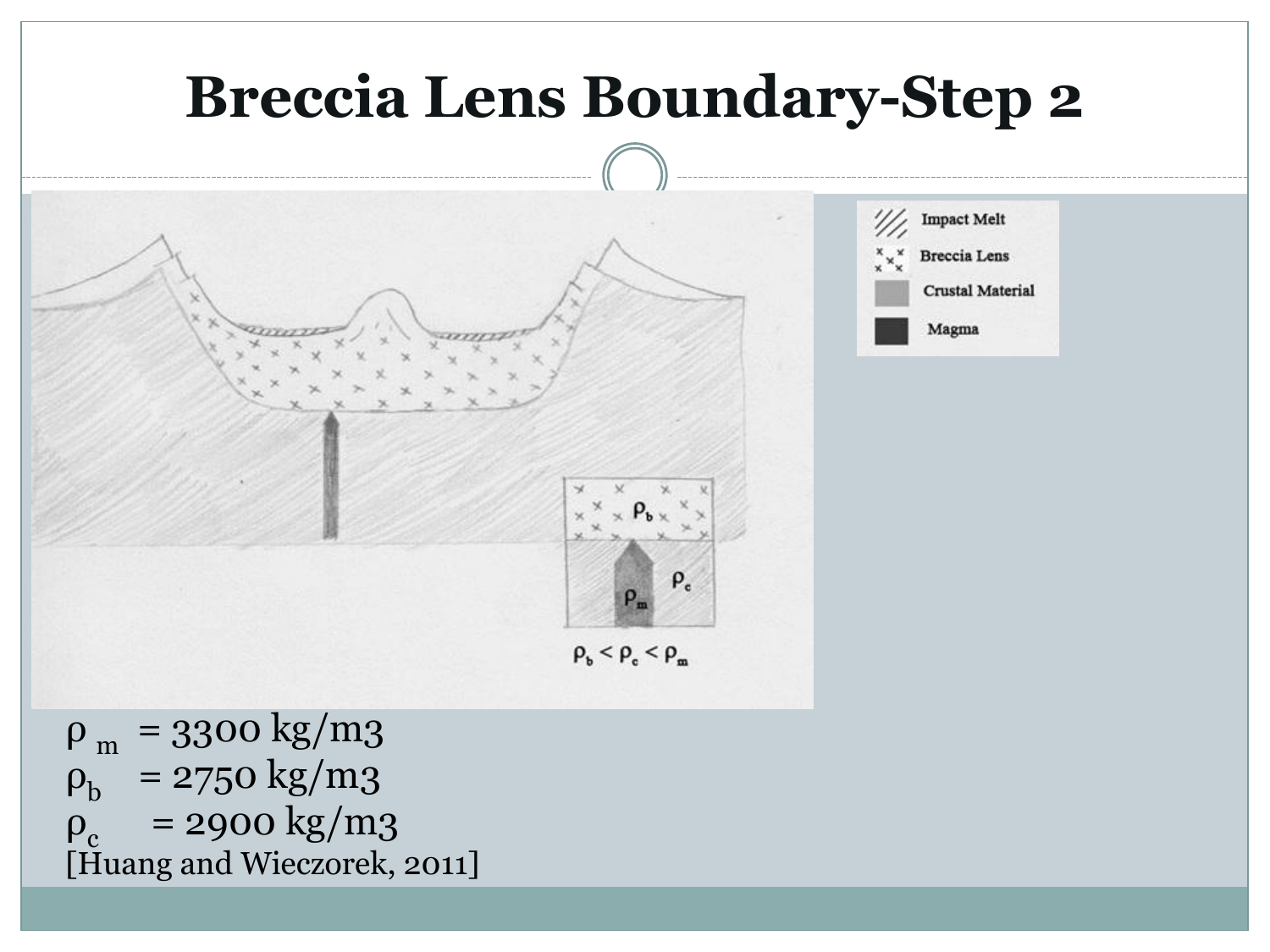

- For a given height, *a,* above the dike origin, a driving pressure of *Pd* is required to fracture rock with the fracture toughness *K.*
- *Δρ* is the density difference between the intruding magma and the host rock.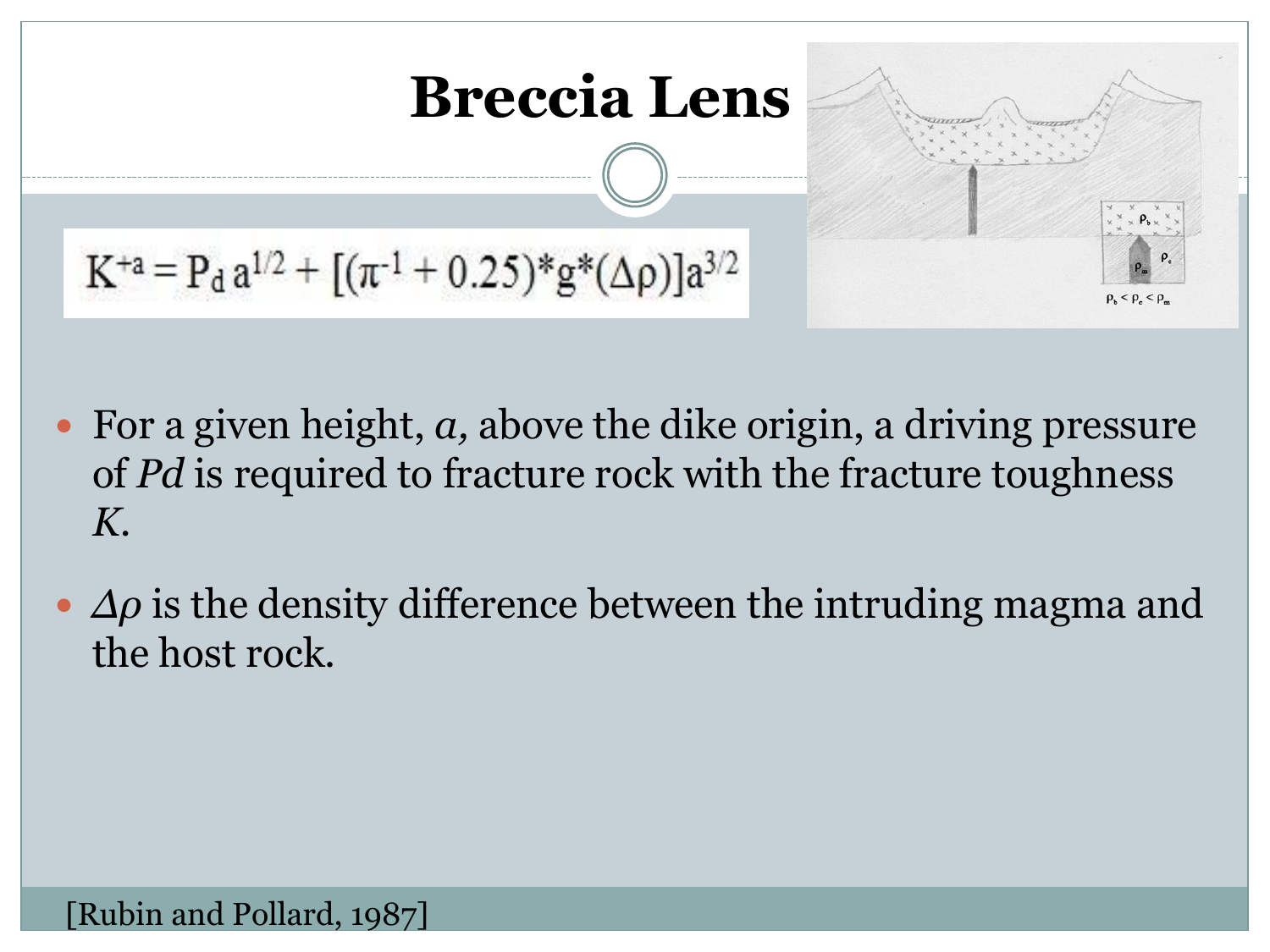#### **Breccia Lens and Driving Pressure**

- Driving Pressure to Reach surface
	- 27 MPa through lunar crustal material
	- 32 MPa through breccia lens material
- Driving Pressure at Breccia Lens Barrier
	- 21 MPa for intrusion to continue into lunar crustal material
	- 29 MPa for intrusion to continue into breccia lens material
- Dike would require an additional 8MPa of driving pressure to continue propagating through the breccia lens.
	- This driving pressure would be high enough to reach the surface if the overlying crater and breccia lens structure were not present
	- Therefore: Crater Floor Breccia Lens Density Barrier is a viable means of halting vertical propagation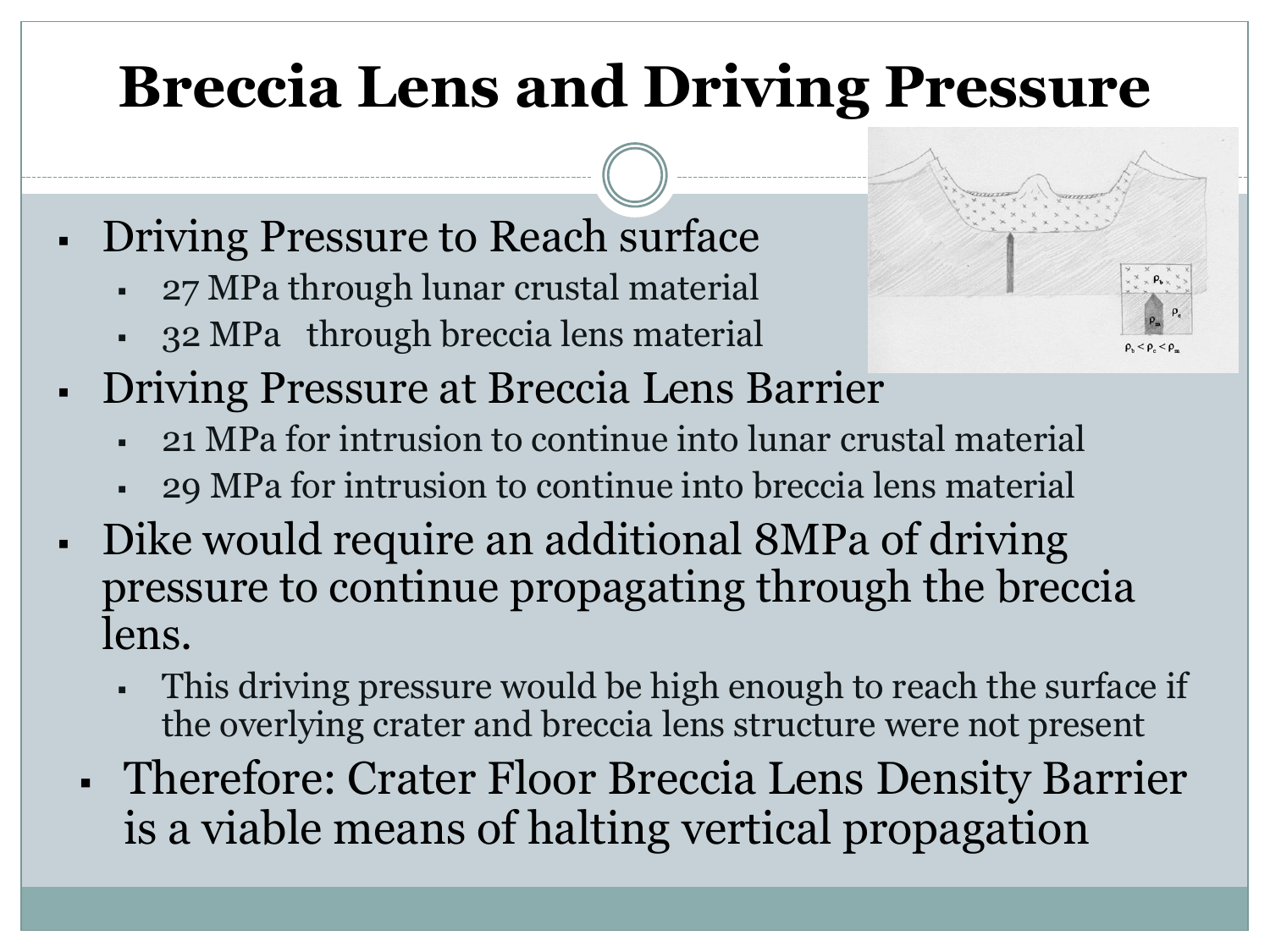#### **Lateral Propagation**



- Unable to continue vertical propagation, pressure builds below the dike tip.
- This pressure then exceeds the lithostatic pressure, and begins to fracture laterally.
- A lower stress intensity factor on the upper part of the propagating dike ensures that the dike propagates along the base of the breccia lens.

[Rubin and Pollard, 1987]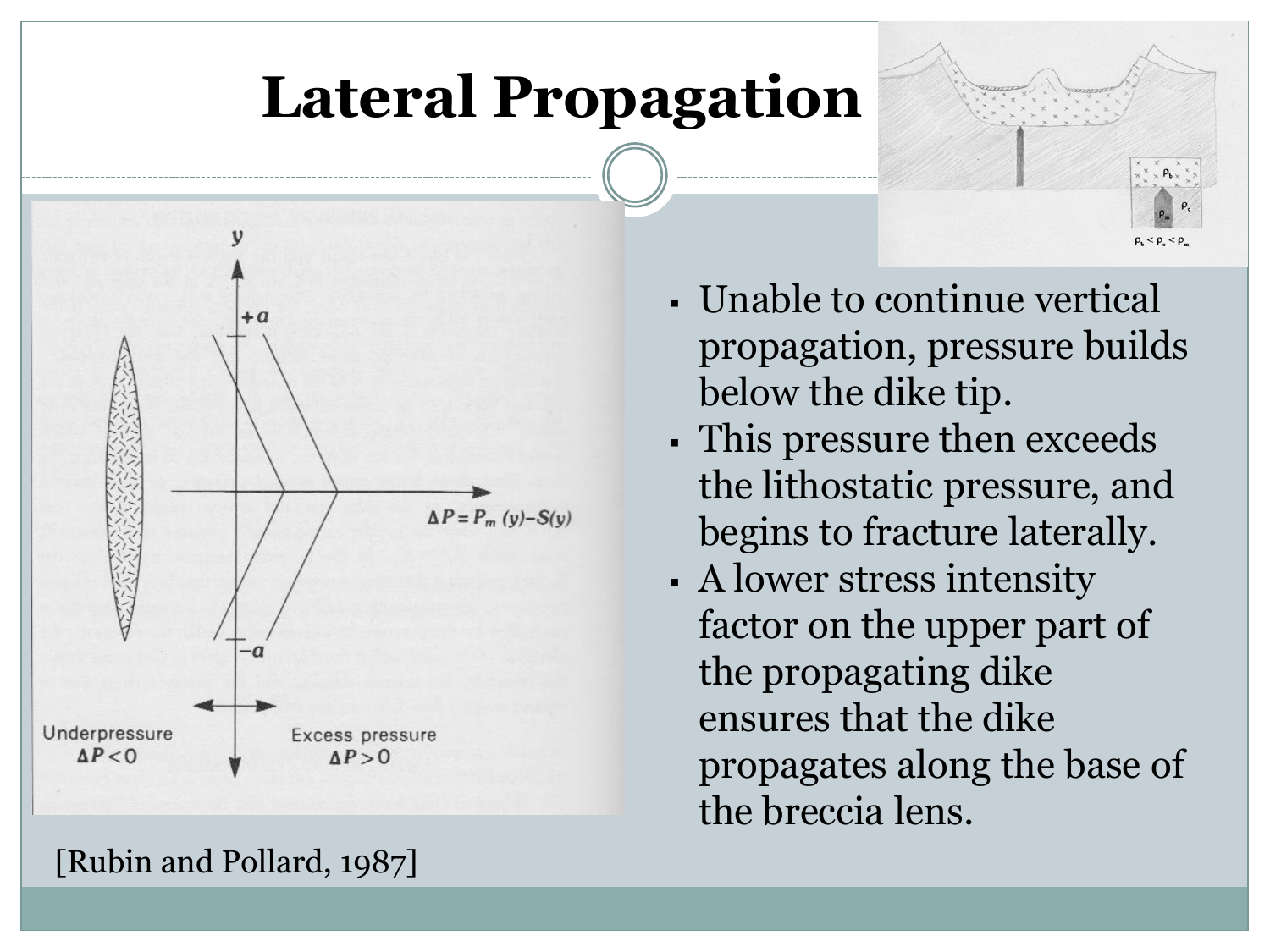

- The sill propagates until it reaches the end of the breccia lens.
- Past the breccia lens, the overburden pressure increases, and the dike encounters a uniform stress state, halting propagation.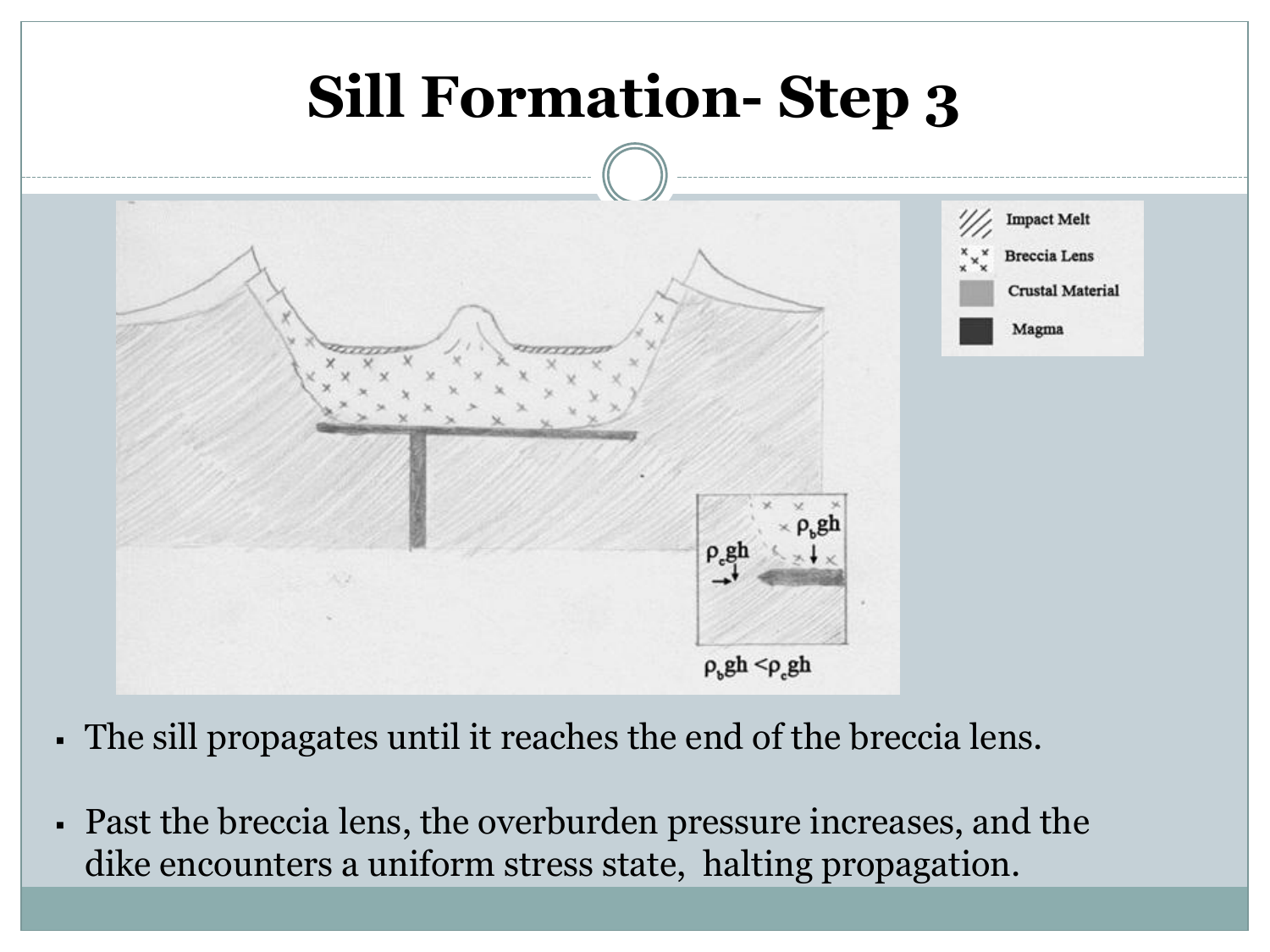# **Sill Inflation (Laccolith)- Step 4a Impact Melt Breccia** Lens **Crustal Material** Magma

- Magma continues to fill the sill.
- Crystallization of magma at the periphery causes a concentration of magma in the center of the intrusion.
- Extreme flexure in the overlying crater floor, and a convex up floor profile.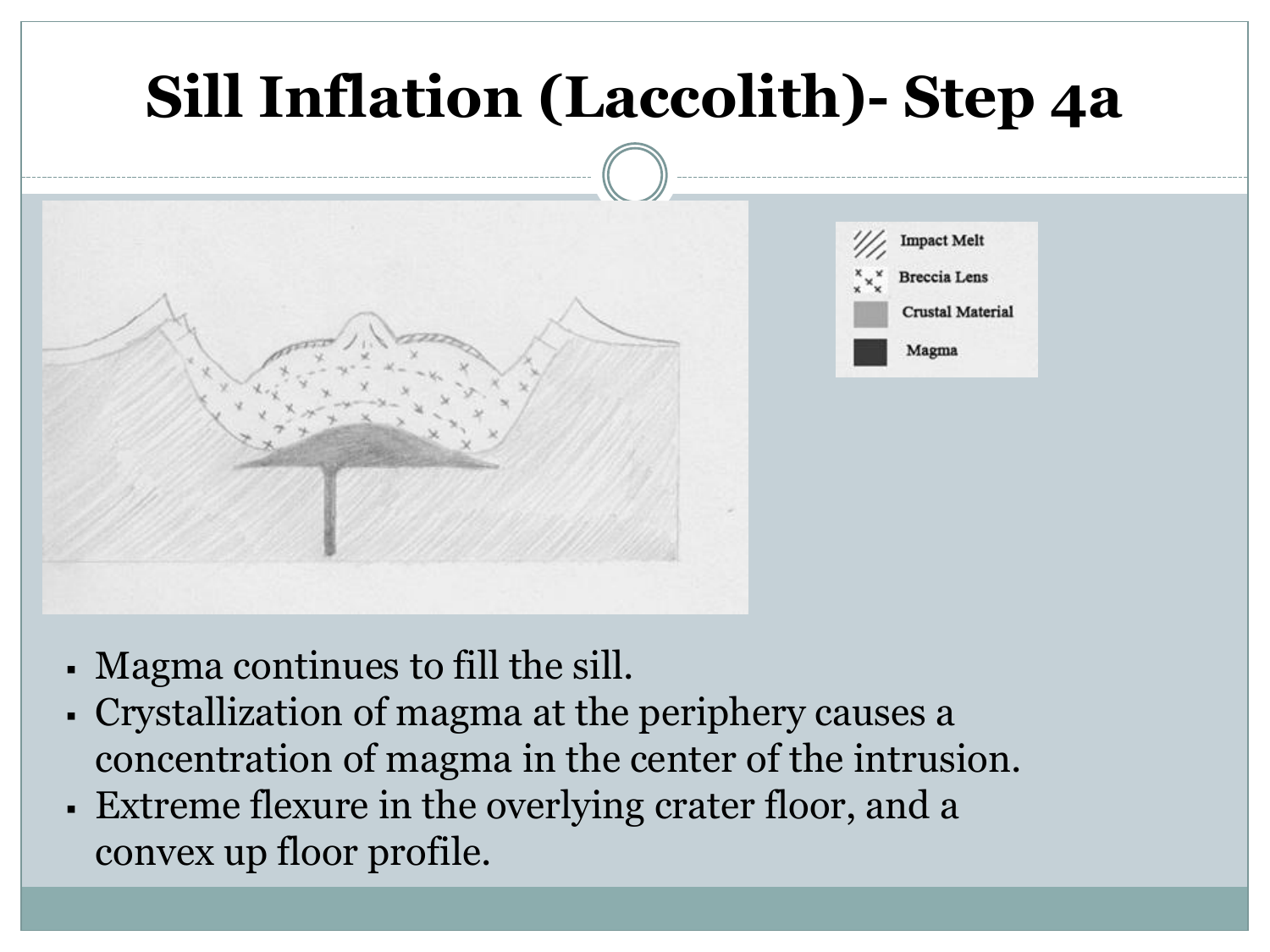### **Sill Inflation and Faulting-Step 4b**



**Impact Melt Breccia** Lens **Crustal Material** Magma

 Rapid filling of the sill distributes magma throughout the intrusion volume.

 Increased edge stresses overcome the breccia yield stress, and faulting occurs at the periphery.

- Piston-like uplift of the floor replaces flexure with brittle faulting and yields a flatter profile.
- Therefore: Both the Flexural Doming and Piston Uplift are clear consequences of sill intrusion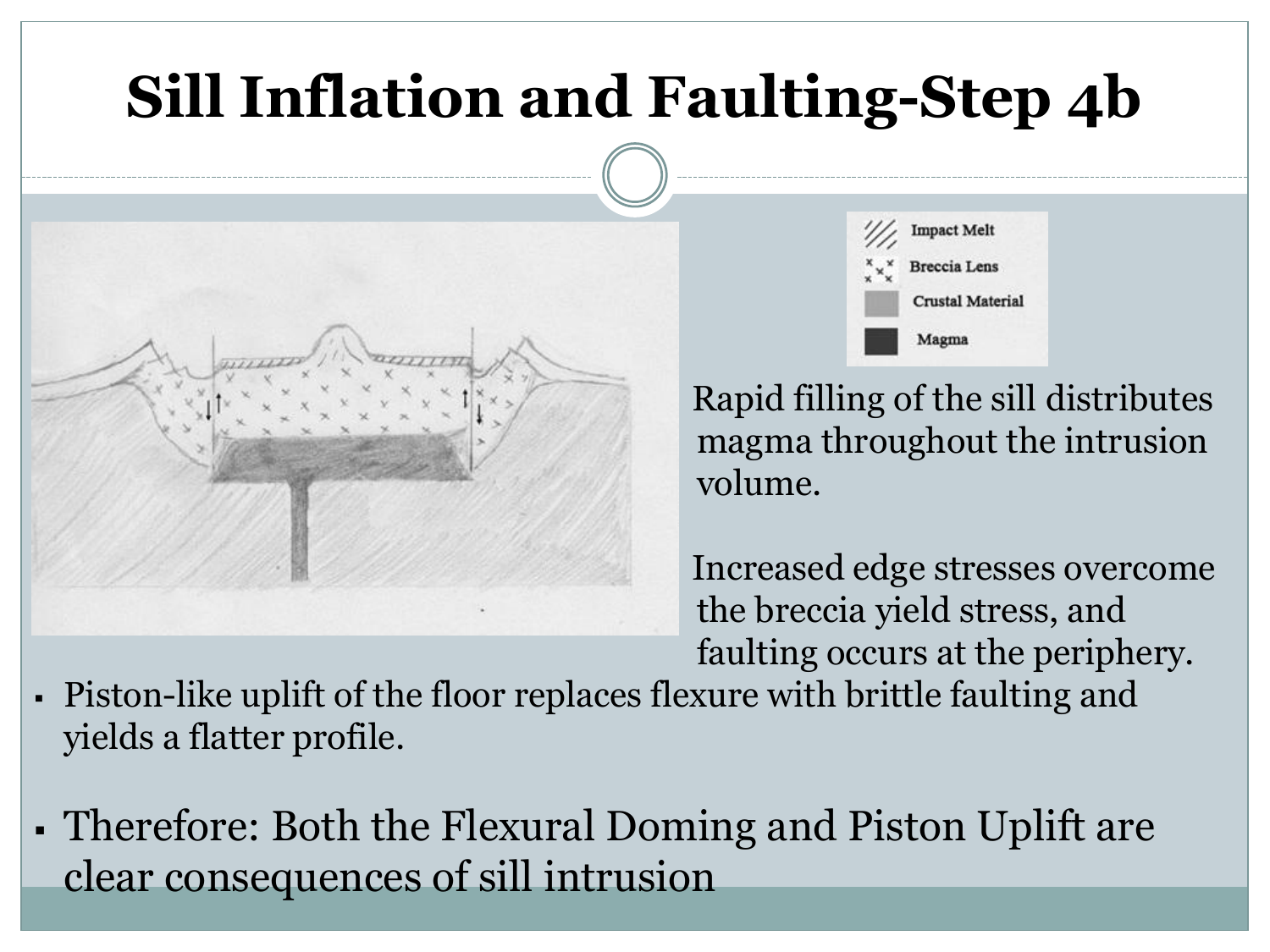#### **Further Assessing Mode of Origin and Style**

#### Faulting and Piston Uplift



#### Flexure and Flexural Doming



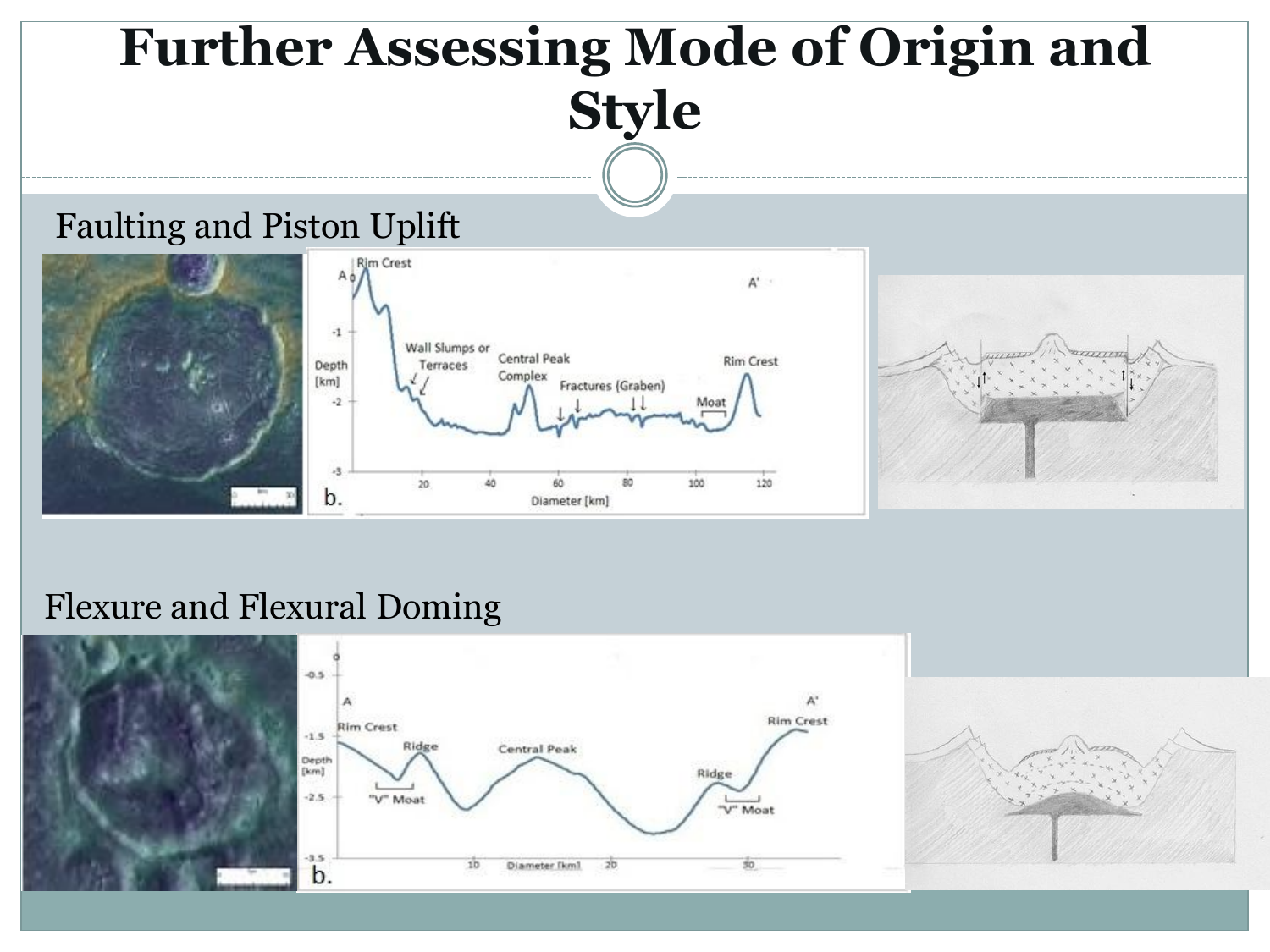### **Distinguish by Shape of the Intrusion**

- What do the tails of the intrusion look like?
	- Thin and tapered vs. blunt and snub nosed?
	- Are both present?
	- What determines their shape, and does this affect the crater topography and morhpology?